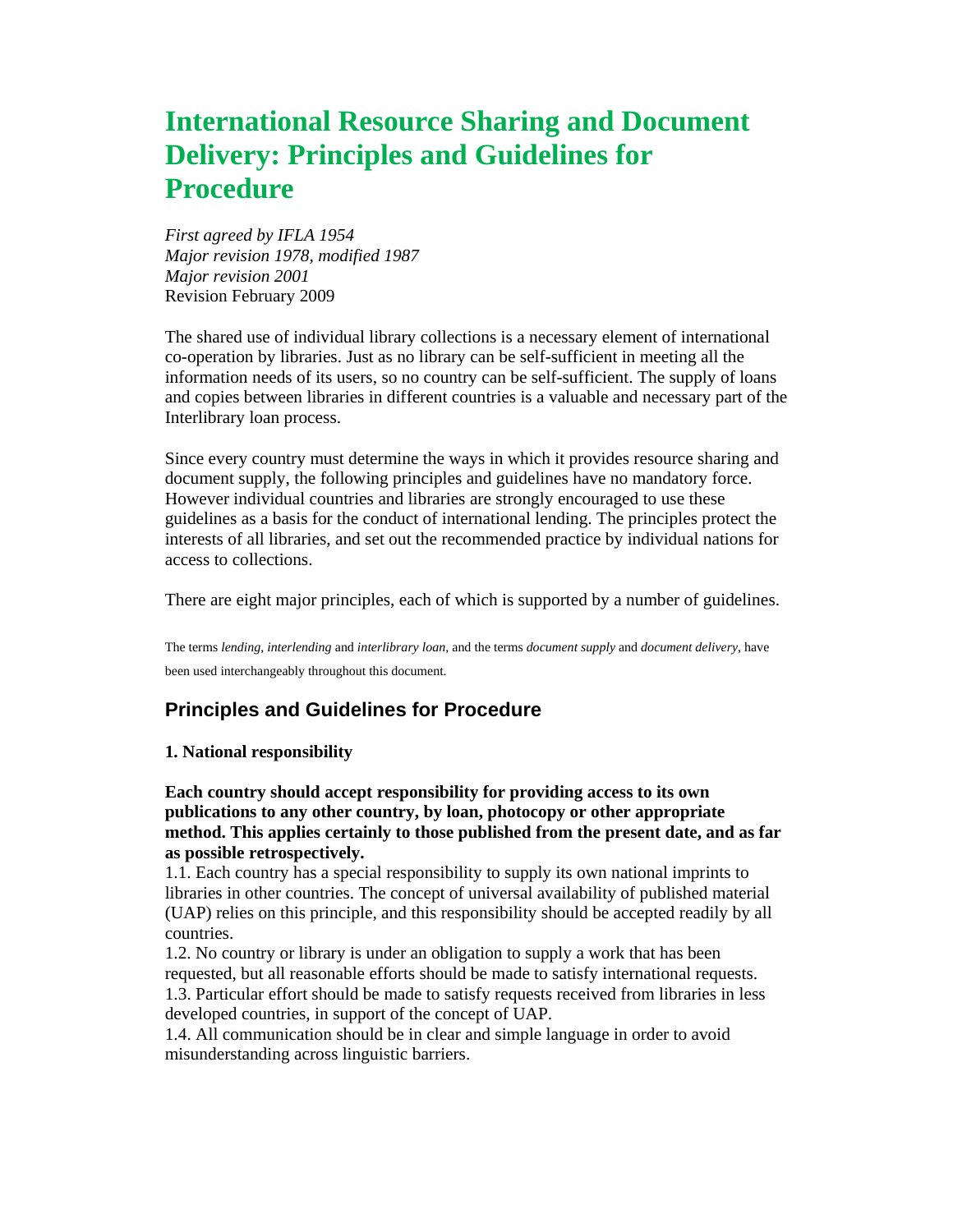## **2. National resource sharing system**

## **Each country should aim to develop an efficient national resource sharing system, since national resource sharing systems are the essential infrastructure of international resource sharing.**

2.1. Recommendations on developing efficient national resource sharing systems are outside the scope of these guidelines, but readers are referred to the *Model National Interlibrary Loan Code*, (see at URL: http://www.ifla.org/VI/2/p3/model.htm )also produced by IFLA, which sets out the basic requirements of a national system.

## **3. National policy for international resource sharing**

Each country should have a national policy for international resource sharing and document delivery of its own publications. The policy should be disseminated through the national library, national library association, or other major interlending institution. It should also be made easily available from the web pages of these organizations. That national policy should state explicitly the advantages of international and global resource sharing, should advise on best practices and work in favour of a growing interlending cohesion, whatever the library organization might be in each particular country.

3.1. Where a country has a national centre for interlibrary loan and document delivery, this centre should be the main focus for the development of a national policy. Where there is no national centre, responsibility should rest clearly with the national library, a national interlending co-ordinating body, major resource sharing institutions, or national library association.

3.2. All libraries in the country involved in international resource sharing or document delivery should be aware of, and work within, national policy.

3.3. The national policy for international resource sharing should be made available to all libraries outside the country via the national library (and included on the national library's web site) or by other individual libraries that receive international interlending requests. Similarly, all major libraries should make available to requesting libraries their own policy on handling international requests.

3.4. The national policy should indicate whether ongoing requests should be sent via the national centre, where one exists, or whether individual libraries may send requests direct to supplying libraries inside the country.

3.5. Similarly, the national policy should make clear whether incoming requests should go via the national centre (where one exists), and to what extent individual libraries should accept and satisfy international requests. The IFLA publication *Guide to Centres of International Lending* and *Guide to Centres of International Document Delivery* list institutions to be contacted in the first instance if in doubt.

3.6. All libraries within the country should aim to handle requests from other countries in a consistent manner in order to offer a clear, consistent, and effective service for international requests.

3.7. Whichever the organisation mentioned in 3.1 takes the lead; it should put forth influence, effort, and support on behalf of system interoperability, at the national and international level.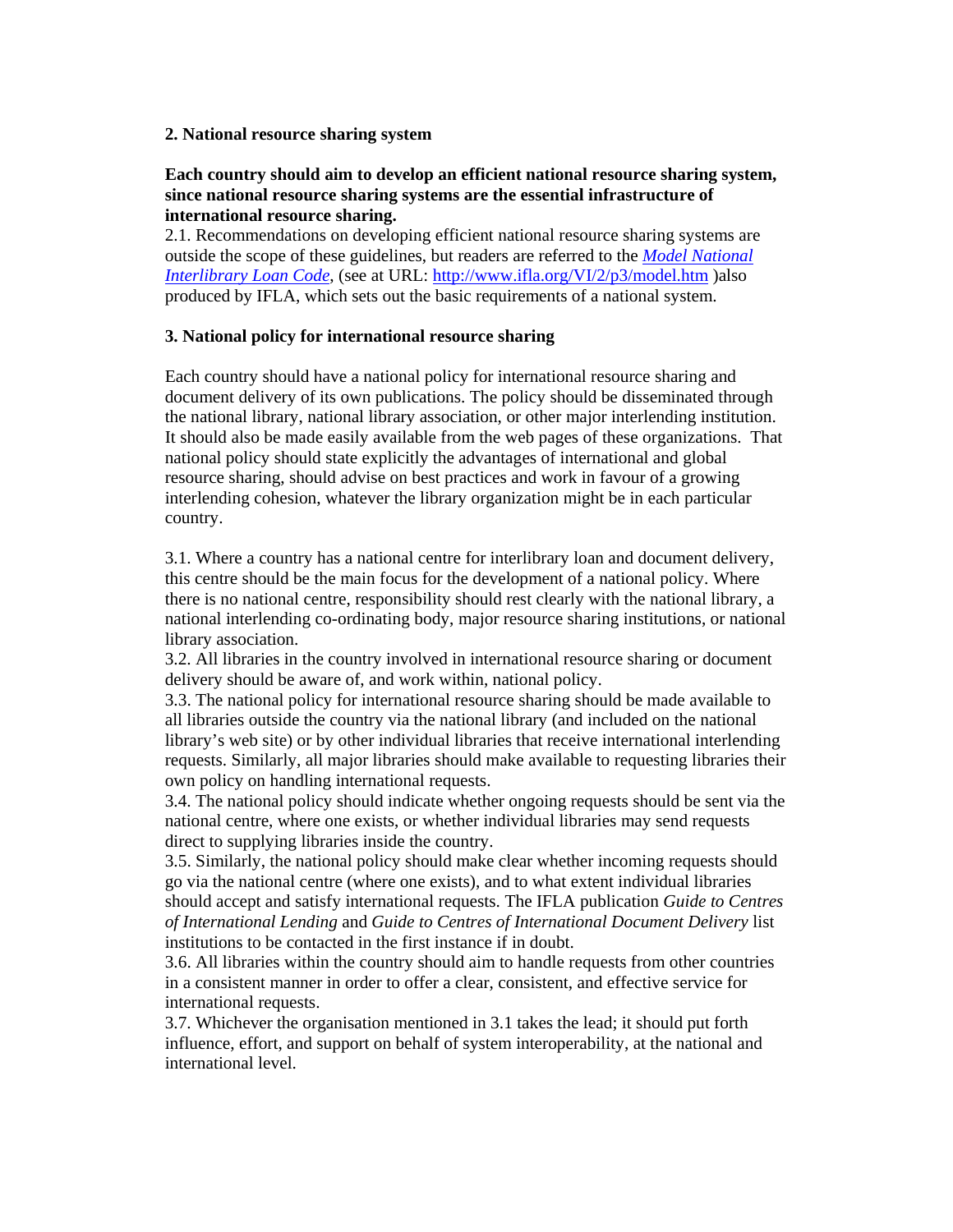**4. Sending the request**

**Supplying libraries should accept requests submitted in any format wherever possible. Requesting libraries should be aware that not all formats will be accepted by all supplying libraries. Accuracy should be ensured at all points in the request process.**

4.1. The requesting library should endeavour to use electronic ILL request facilities whenever these are available.

4.2. Requests submitted by e-mail, fax, or other fast methods should conform to recognized standards, such as the *IFLA Guidelines for Email Requests*, (see URL http://www.ifla.org/VI/2/p3/g-ill.htm )the *IFLA Fax Guidelines,* (see URL

http://www.ifla.org/VI/2/p3/g-fax.htm )or the ISO ILL Protocol, if appropriate. 4.3. Requests using paper forms should be on *IFLA Request Forms*, (see URL:

http://www.ifla.org/VI/2/intro.htm ) or on other forms authorised by IFLA.

4.4. Where the loan of an original or a specific type of copy is essential, this should be stated on the request.

4.5. Where the loan of an original is required, reasonable effort should be made to ensure that no copy is available in the requesting library's own country before a request is sent abroad.

4.6. Incomplete or inaccurate requests cause delays and may have to be returned to the requesting library for further checking. It is the responsibility of the requesting library to verify and, where necessary, complete the bibliographic details of the item requested to the best of its ability.

## **5. Supplying the item**

## **The decision whether to supply a substitute copy or to loan the original rests with the supplying library. Each country should be sympathetic to the requesting library's ability to access the supplied format**.

5.1. The supplying library should send the item or provide a response as quickly as possible and by the fastest available method.

5.2. Items should be sent direct to the requesting library, except where it is specifically stated that they must be sent to a national centre.

5.3. All items lent should be clearly marked with the name of the owning library.

5.4. The supplying library should be as generous as possible in setting the due date for the return of loaned items, taking into account the time required for postal delivery and return of the item.

5.5. Where an item cannot be supplied, the reason for non-supply should be given as clearly and as fully as possible. *The IFLA multilingual list of ILL Response Codes* (see URL http://www.ifla.org/VI/2/p3/rcodes.htm) should be used for this purpose.

## **6. Copyright**

**Due regard must be given to the copyright laws of the supplying country. While material requested on international ILL may often fall within 'fair use' or 'fair dealing' provisions, responsibility rests with the supplying library to inform the requesting library of any copyright restrictions which might apply.**

6.1. These guidelines relating to copyright and international resource sharing support the *IFLA Position Statement on Copyright in the Digital Environment*. (see URL http://www.ifla.org/V/press/copydig.htm )Libraries should be aware of this position statement.

6.2. Each supplying library should be aware of, and work within, the copyright laws of its own country. In addition, the supplying library should ensure that any relevant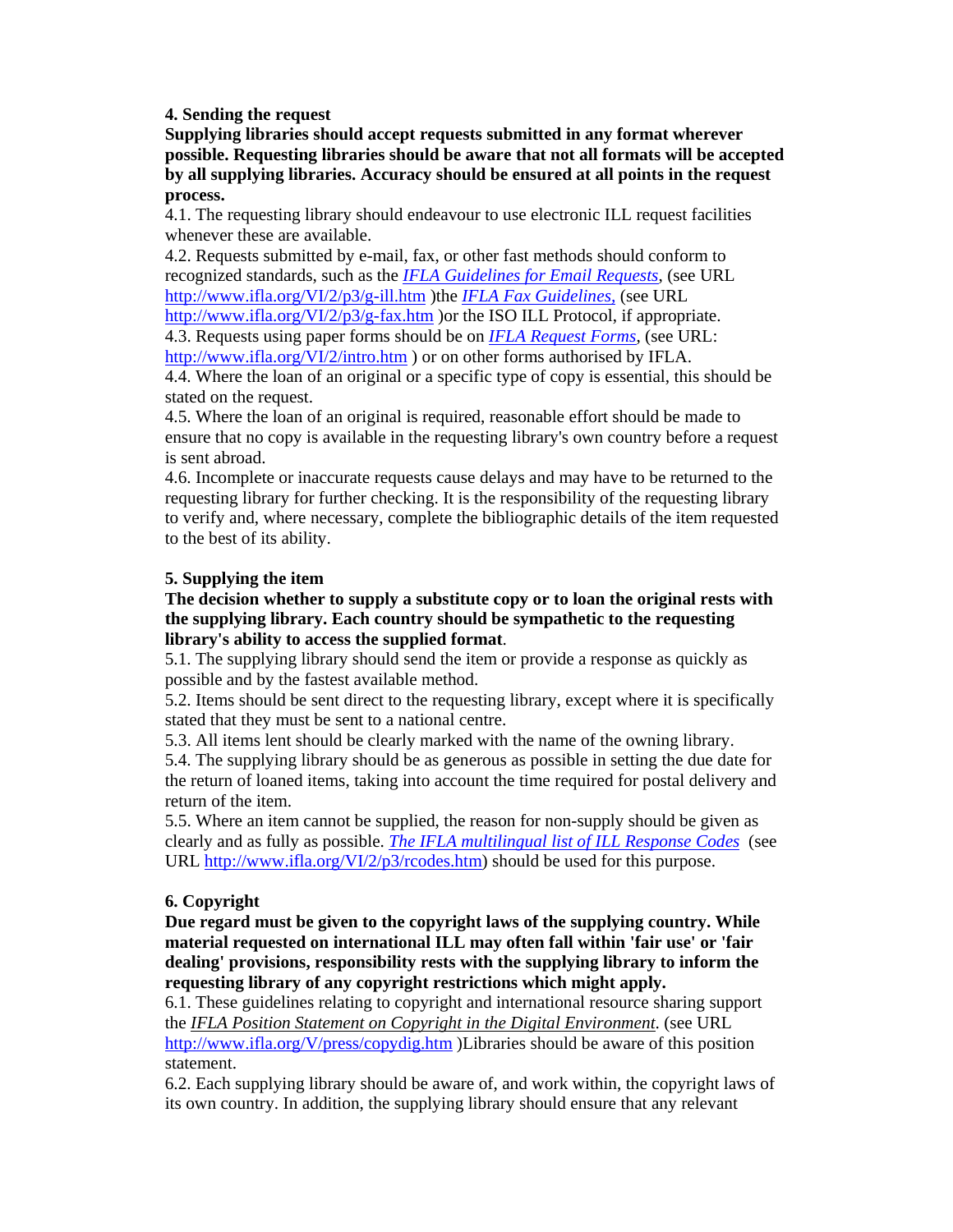copyright information is made available and communicated to requesting libraries. 6.3. Lending, and limited copying for purposes such as education, research or private study, are usually exceptions within national copyright legislation. The supplying library should inform the requesting library of these exceptions.

6.4. The requesting library should pay due regard to the copyright laws of the supplying library's country.

6.5. Each supplying library must abide by any licenses agreed to by their organisation, which may place some restrictions on the use of electronic resources for ILL transactions.

6.6. Libraries should be aware of the *IFLA/CLM Licensing Principles* (see URL http://www.ifla.org/V/ebpb/copy.htm) considering providing copies from licensed sources.

*6.7.* The supplying library is not obliged to participate in services which enable copyright fee-paid copies to be supplied.

#### **7. Responsibility for loaned material**

**The requesting library assumes responsibility for borrowed materials from the time the material leaves the supplying library until it is safely received back. Fast, secure methods should be used for supplying and returning items.**

7.1. Loans should be packaged and labelled by both the supplying and requesting libraries to ensure that they conform to customs requirements. It is the responsibility of both the requesting and supplying libraries to ensure they are aware of current customs regulations with respect to the international loan of items.

7.2. Original documents, when received by the requesting library, must be used in accordance with its normal regulations unless the supplying library stipulates certain conditions.

7.3. It is the responsibility of the requesting library to ensure that the item is securely packaged, clearly labelled and adequately insured for its return.

7.4. Items should be returned by the fastest service reasonably available to the requester. Airmail should be used whenever possible.

7.5. From the moment a library dispatches an item to a requesting library until it returns, the requesting library is responsible for any loss or damage incurred. The requesting library is responsible for replacing the item or for paying the supplying library the full estimated cost of any such loss or damage including, where requested, any administrative costs involved.

7.6. The requesting library should request renewal of the loan period well before the due date. Where no response is received, the renewal may be assumed to have been granted. If renewal is known to be unavailable on an item loaned abroad, this should be communicated to the requesting library at the time of delivery of the item.

#### **8. Charges and payments**

**The decision whether to charge a fee for transactions rests with the individual library. Where such a charge is made, the library should endeavour to keep the mechanism for charging and payment as simple as possible.** 

8.1. Transaction charges may be made or waived according to agreements between the two libraries involved.

8.2. Requesting libraries should indicate their willingness (or otherwise) to pay a fee (and the maximum amount they are willing to pay) at the time of making the request. If the charges are greater than the maximum cost, the supplying library is not required to fill the request.